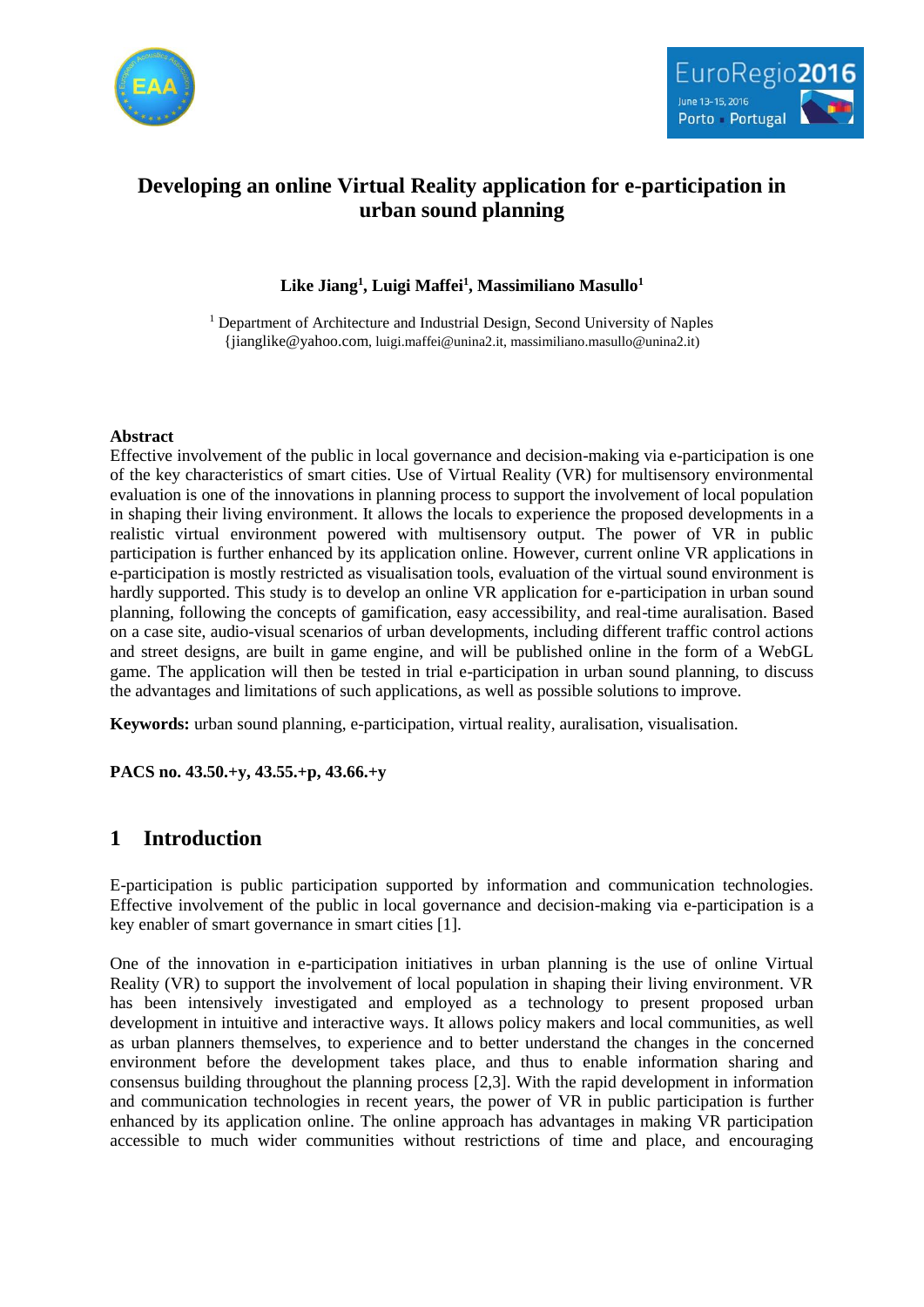

expression of opinions by providing a non-confrontational atmosphere [4]. Online VR has opened up new forms of communication, interaction and collaboration for e-participation in urban planning.

However, nearly all the current online VR applications for e-participation in urban planning are developed as visualisation tools to involve the public in decisions solely on the visual environment [5,6,7,8]. Sound environment is of vital importance to a liveable and sustainable urban environment. Action plans are required in European cities to address noise issues and to reserve quiet areas [9]. Recently, strategies are being extended from pure noise control to design of the sound environment, with interventions being made from the beginning of the planning process [10]. Sound planning has become an important part of urban planning and should also be covered in e-participation initiatives.

On the other hand, the potentiality of VR, applied off-line, to depict sound environment along with visual environment for public participation in urban projects, has be widely studied [11,12,13,14]. VR has shown its advantages in scenario control and ecological validity for multisensory evaluation of urban environment.

Several factors might have contributed to the hindered development of online VR applications for eparticipation in urban sound planning. Firstly, the computational load of rendering spatialised audio content for complex environments can be prohibitively high [15,16], and this issue can be more intractable in the case of online applications. Secondly, sufficient control over individual end users' audio hardware and playback settings can be hard to achieve. Last but not least, emphasis placed on sound environment in urban planning and effort made to promote public participation in this area are still relatively low.

Therefore, the aim of this study is to develop an online VR application for evaluation of urban sound environment. The application will then be tested in trial e-participation in urban sound planning, to discuss advantages and limitations of such applications, as well as possible solutions to improve.

### **2 Design concepts**

The design of the application in this study followed three concepts: gamification, easy accessibility, and real-time auralisation.

#### **2.1 Gamification**

Gamification is the use of game elements in interactive systems in non-gaming contexts [17]. It has become increasingly popular as a tool for academics, practitioners and business professionals to improve user motivation and engagement in non-gaming tasks [18]. The particular benefit of gamification for public participation in urban planning is that it simulates real-life tasks which allows immediate and intuitive behavioural and emotional responses of the participants to the presented urban development [19].

#### **2.2 Easy accessibility**

Easy accessibility is essential for high rate of participation and low bias in representation. In the case of online VR for e-participation in urban planning, there is a challenge in balancing the complexity of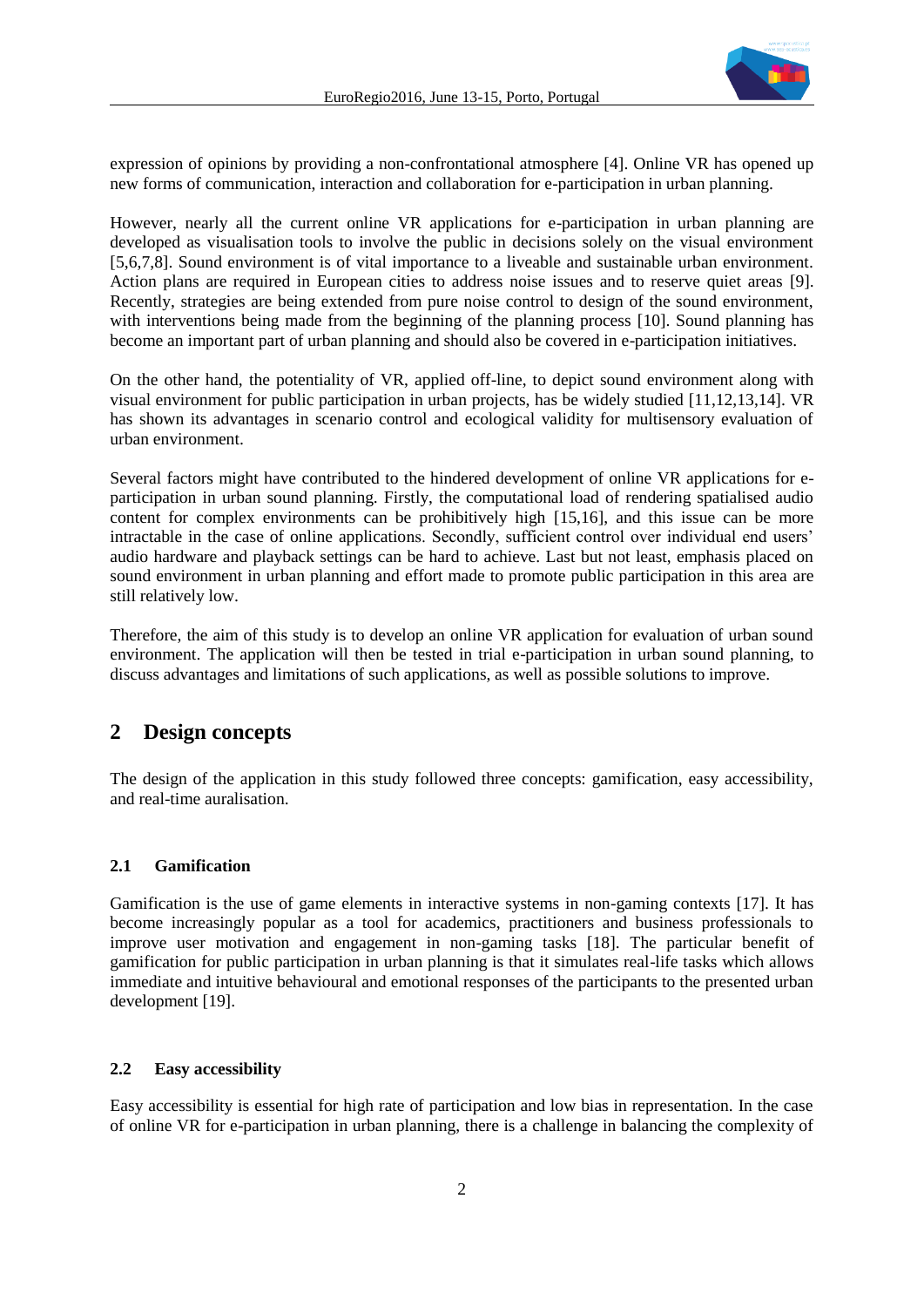

the virtual environment and the accessibility for participation, since high complexity in virtual environment may require high specifications that are not common for home devices, which can lead to discouraged and biased participation. This challenge is particularly highlighted when presentation of virtual audio environment is of no less concern due to the high computational load of auralisation. For the application in this study, this challenge was tackled by focusing on a relatively small case site and simplifying the content and mechanics of the virtual environment as much as possible within acceptable quality limits.

The application was also designed to be web-based. The web-based solution would further constrain the complexity of the virtual environment due to the limits in browsers' memory space, however, it can promote accessibility since it is easier to spread and more convenient to use.

Headphones, instead of dedicated or built-in speakers, were proposed to be used by the participants as audio devices to playback the audio content. For one reason, with the use of headphones it is easier to control how the spatialised sound will be played by each individual participant, for the other, headphones are widely available and commonly used at home or work [20].

#### **2.3 Real-time auralisation**

In many virtual soundscape studies audio contents were reproduced using edited recordings [21,22,23,24,25] or based on off-line convolution of recordings [26,27,28]. While they are costeffective ways to achieve perceptually valid auralisation, the associated disadvantages are low interactivity which limits user movement, and constrained design of sound events which can result into stereotyped sound scenarios that are not typical in real life especially in complex and vibrant urban context.

Recent developments in auralization techniques have made it possible to achieve real-time rendering of spatialised sound for virtual environments, particularly, the auralisation of road traffic noise [16,29,30,31]. However, real-time auralisation is still by far not as advanced as real-time visualization. For the application in this study, we aimed to achieve real-time auralisation in computationally cheap approaches, to allow an interactive and less-stereotyped while affordable virtual sound environment for the general public to experience online.

## **3 Methods**

#### **3.1 Case site and scenario design**

Piazza Vittoria in Naples, Italy was chosen as the case site (Figure. 1). The square is about 70 m  $\times$  150 m in size. it connects Villa Comunale, the historic town and the waterfront of Naples, which makes it a popular place for locals and tourists in the area; while receives and directs traffic from the port and several main roads, which makes it an important node of the city road network. The square provides a sound environment that has a need and a potential to be improved.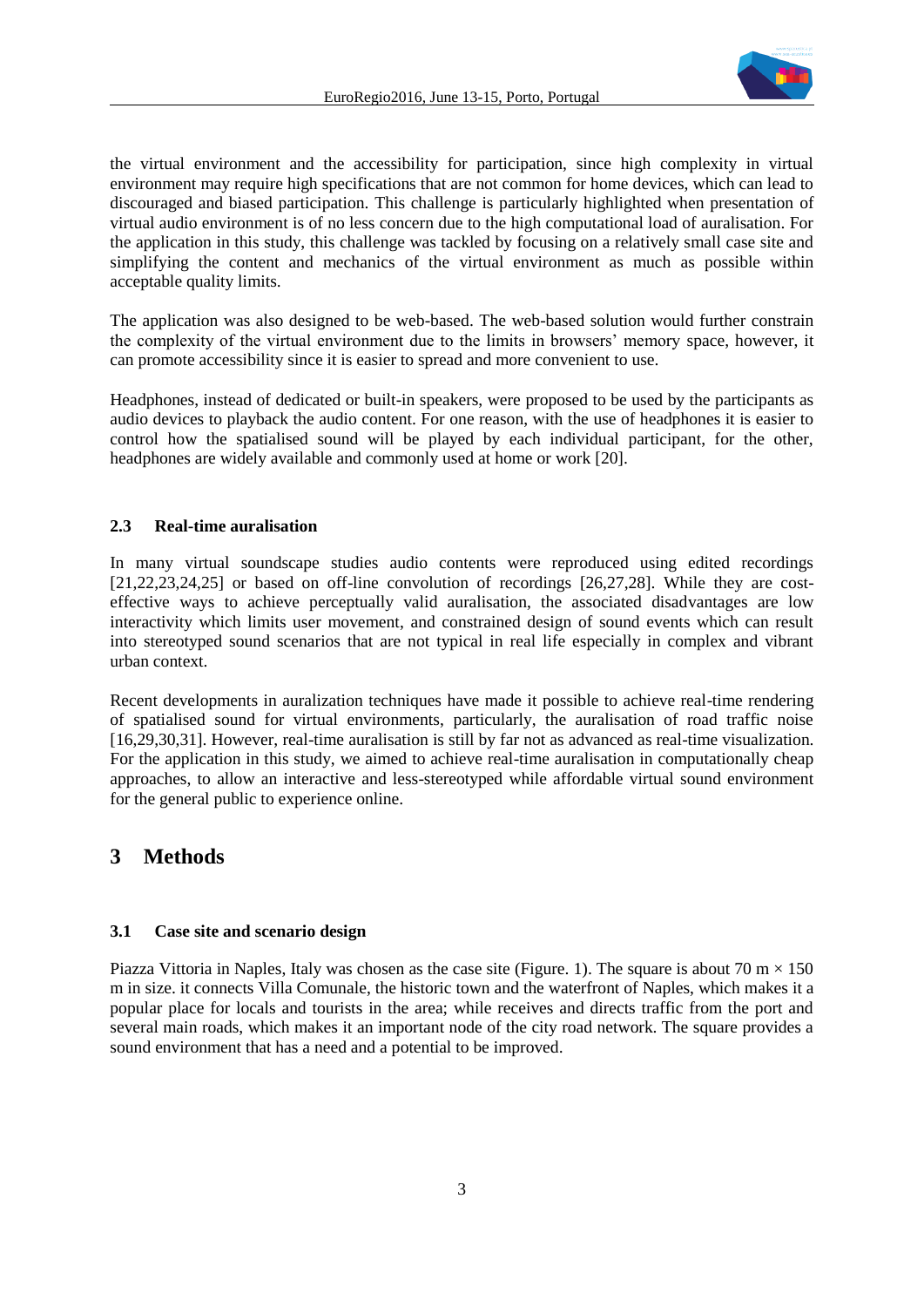

Figure 1 – The case site: Piazza Vittoria in Naples (reproduced based on Google Maps capture).

Four scenarios were designed and are described in Table 1. For traffic conditions, the traffic flows are shown in Figure 2. In total, 2820 vehicles pass Piazza Vittoria per hour in the No-restrictions scenario; 2490 vehicles pass Piazza Vittoria per hour in the ZTL scenario. Due to blocked entrance of Via Partenope, traffic moving towards it is reduced and diverted to Via Giorgio Arcoleo in the ZTL scenario. For streetscapes, the existing streetscape and the shared-street design on the east segment of Piazza Vittoria are illustrated in Figure 3. The shared-street design unifies pavements of sidewalk and carriageway to blur the boundaries between them, and adds street furniture and plants that discourage vehicular traffic. The idea was to create a more pedestrian-friendly yet still efficient street space [32,33]. Sound environment was not changed by the shared-street design. This visual scenario was included in this study because research had shown that visual settings can affect the perceived quality of sound environment [34,35,36].

| Scenario   | Traffic condition                                  | Streetscape                                                    |
|------------|----------------------------------------------------|----------------------------------------------------------------|
| Scenario A | No restrictions                                    | Existing streetscape                                           |
| Scenario B | Zona a traffico limitato (ZTL) on<br>Via Partenope | Existing streetscape                                           |
| Scenario C | No restrictions                                    | Shared-street design on the east<br>segment of Piazza Vittoria |
| Scenario D | Zona a traffico limitato (ZTL) on<br>Via Partenope | Shared-street design on the east<br>segment of Piazza Vittoria |

Table 1 – The four virtual scenarios designed in this study.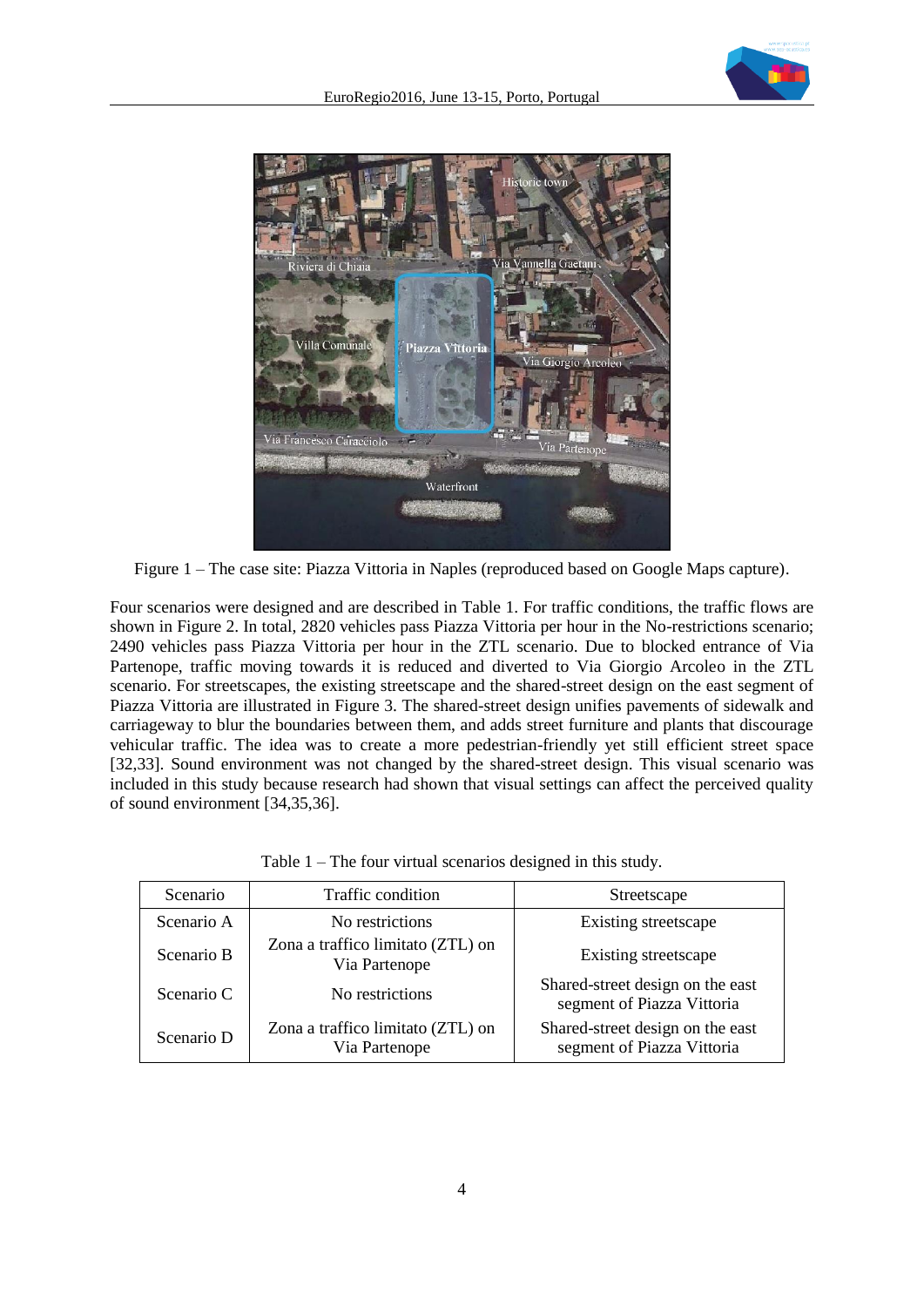



Figure 2 – Traffic flows in the two traffic conditions.



Figure 3 – The existing streetscape (left) and the shared-street design (right) on the east segment of Piazza Vittoria.

#### **3.2 Visualisation and auralisation**

The virtual environment of Piazza Vittoria was built in Unity (https://unity3d.com/), including buildings, roads, street furniture, vegetation, pedestrians and vehicles. Photos of building facades taken on site were edited and textured on modelled building objects to visualise buildings with less details yet high realism. Pedestrians and vehicles were animated on constrained paths. The speeds of vehicles varied depending on road conditions, from 20 km/h to 50 km/h and reduced at turnings. Speeds on the shared design street were 5 km/h lower than those in the existing scenario on the same paths.

Sound elements added to the virtual environment included vehicle sound, bird sound, water sound and human voice. Vehicle sound consisted of sounds emitted from individual vehicles animated in the virtual environment and sounds of traffic noise in the background. Sounds emitted from individual vehicles were simulated using the model developed within LISTEN project (https://www.tii.se/projects/listen) as source noises and attached to corresponding vehicles. The volumes and spectral characteristics of the sounds changed according to the speeds. The received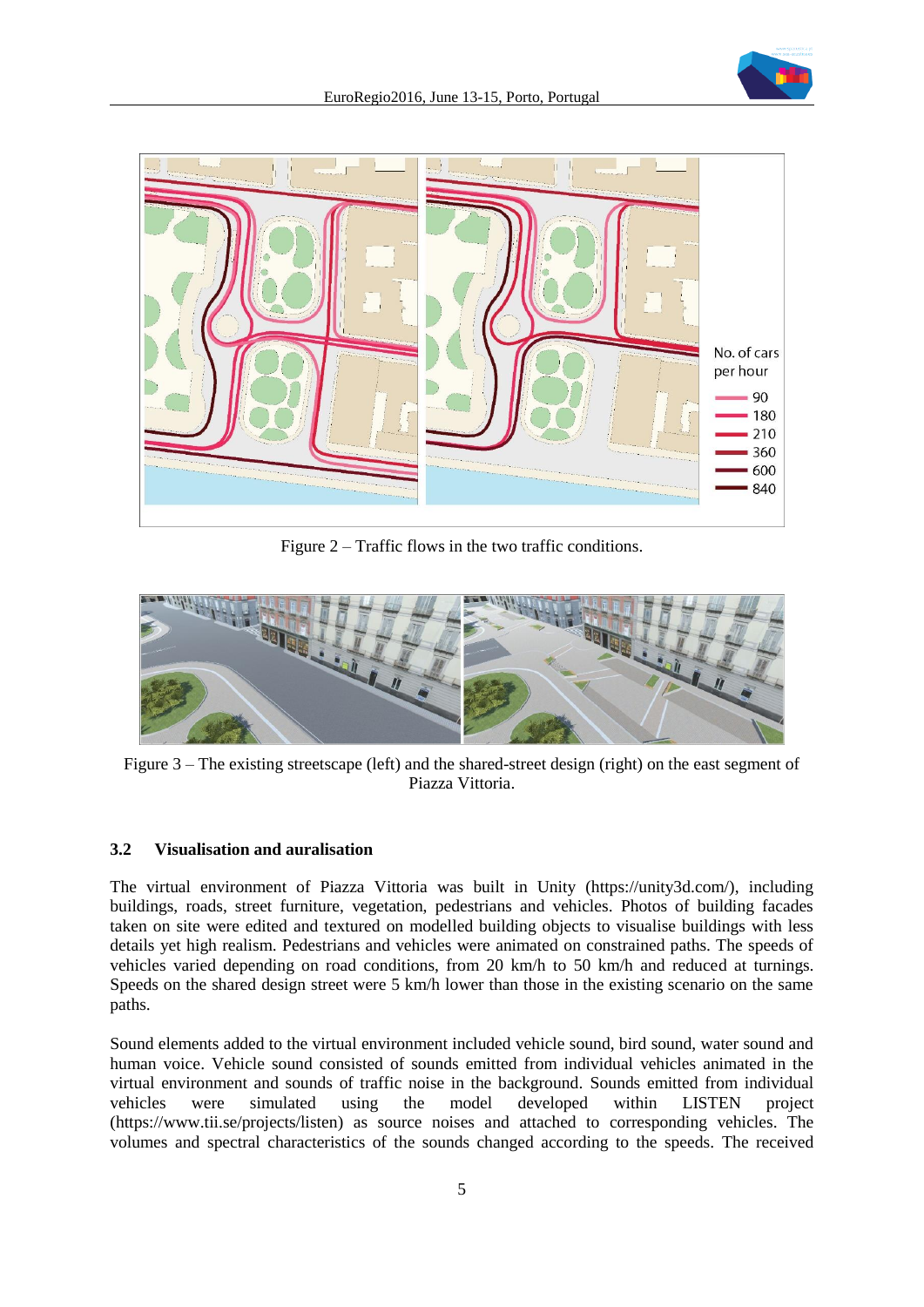

sound of the vehicles was rendered in real time by Unity's sound engine, applying attenuation, spatialisation and Doppler effect according to the relative positions and movements of the participant and the vehicles. Reverberation, which would be less influential in open space, was not considered to reduce computational load. Sounds of traffic noise in the background were auralised using edited recordings attached to traffic roads outside the visualised virtual environment with long-box-shaped attenuation and spatialised by Unity's sound engine. Bird sound, water sound and human voice were also edited recordings and attached to relevant objects, e.g. bird sound to trees, human voice to shops, crowds and in the background, and water sound to fountains. Attenuation and spatialisation were applied.

#### **3.3 Participation tasks**

The application will be launched in the form of a WebGL game, which can be accessed via a URL link and played in 32 or 64 bit web browsers.

Upon the start, participants are shown an introduction page in which a short description of the application is given and participants' demographic and audio device information requested. Screen resolutions are automatically acquired and graphic performance of the devices will be captured in terms of frame rate during the virtual environment session. The next step is to calibrate their audio devices. This will be achieved by playing a recording of face-to-face dialogue and asking participants to tune the audio volume played back by their headphones to what they felt approximate to real life situations. When they are ready, they click a button on the screen to start the virtual scenarios.

To keep the participation session in a reasonable length and avoid tediousness of repetitive tasks, each participant will only experience one virtual scenario, randomly selected from the four. Upon starting the scenario, the participant is located at the northwest corner of Piazza Vittoria in first person view. Instruction of player control is given, followed by the assignment of the first task.

The first task is to find Cafe SONORUS which is located at the southeast corner of Piazza Vittoria. This is to get the participant familiar with the virtual environment. When the participant find Cafe SONORUS, he/she is asked to evaluate the soundscape of the piazza by rating *eventful-uneventful; chaotic-calm; exciting-monotonous and unpleasant-pleasant* on 7-point scales [37]. The interface is shown in Figure 4.

The second task is to find the place where the participant thought the quietest in the piazza and the third task is to find the noisiest. After these, the participant is asked to imagine that he/she is waiting for a friend, and the fourth task is to choose a place where he/she would feel most comfortable to stay while waiting. When the participant arrives the place, he/she is asked to answer what make him/her feel comfortable there, by making multi-choice from a list of elements in three categories: *visual environment (trees, vehicles, fountains, buildings, others); sound environment (traffic sound, bird sound, water sound, human sound, others); facilities/human activities (benches, shops, people, other)*. The fifth task is the same as the fourth, only that the participant is asked to choose a place where he/she would feel most uncomfortable to stay, and choose elements that make he/she feel uncomfortable.

At the end of the participation session, participants are asked to rate the qualities of the visualisation and auralisation of the virtual environment, and leave comments that they have, followed by a word of thanks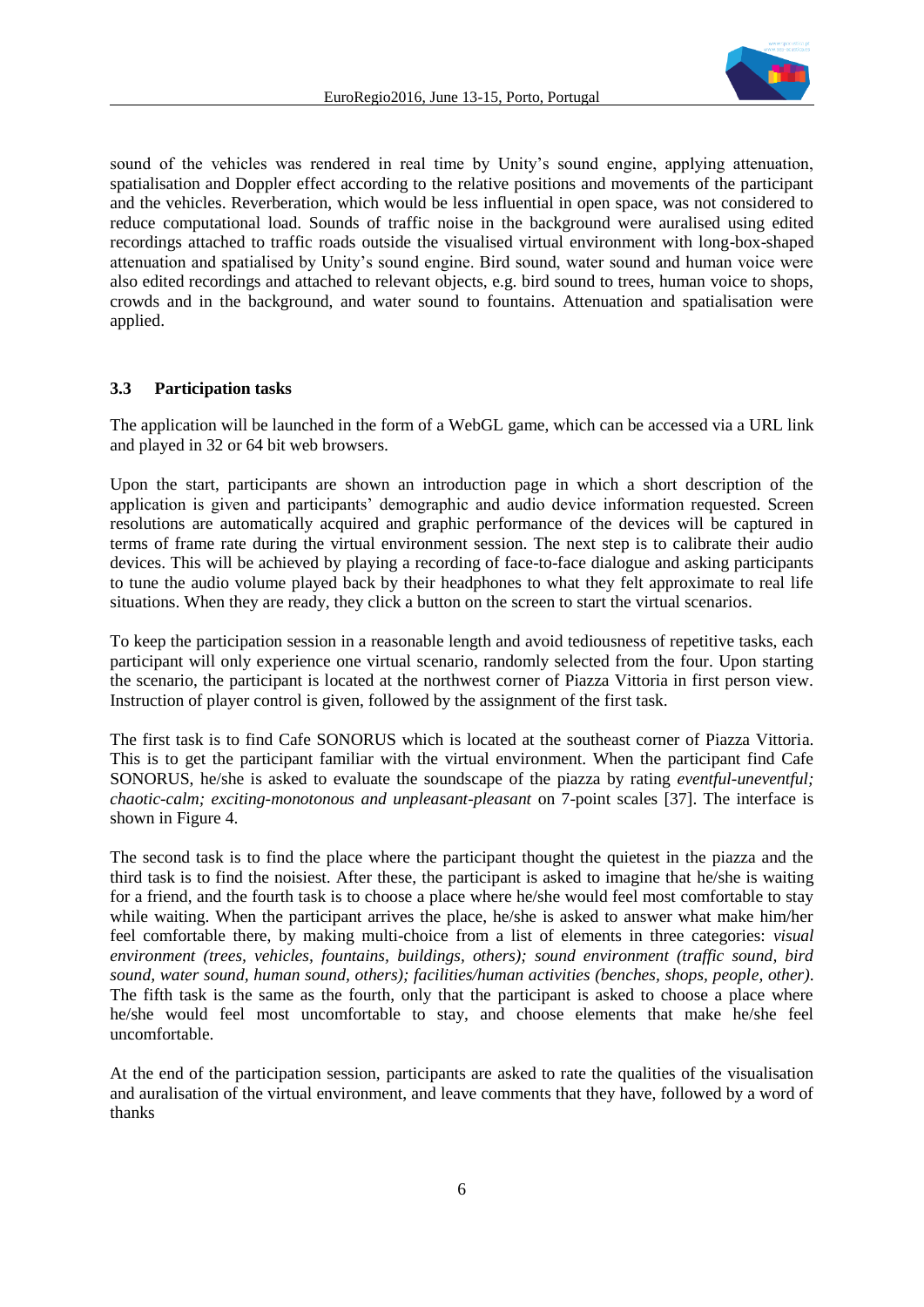

All the participants' data, including their information, ratings, chosen locations and comments will be logged and maintained in a SQL database.



Figure 4 –The interface for evaluating the sound environment of Piazza Vittoria.

### **3.4 The trial e-participation**

The application will come in English and Italian versions, and be distributed via online social media to local people in Naples as well as peoples in other places over the world, for a trial of using web-based VR for e-participation in urban sound planning. The responses of participants in the four scenarios will be compared with noise maps, which are typically used to evaluate noise impact and mitigation measures in classical approaches.

## **4 Conclusions**

Online VR has immense potential for enhancing e-participation in urban sound planning. The application developed in this study is a demonstration of how such applications can be built, following the concepts of gamification, easy accessibility, and real-time auralisation. The trial e-participation using this application will reveal the advantages of such applications, as well as limitations and challenges that currently exist.

#### **Acknowledgements**

This research was funded by the People Programme (Marie Curie Actions) of the European Union's 7th Framework Programme FP7/2007–2013 under REA grant agreement n∘ 290110, SONORUS "Urban Sound Planner".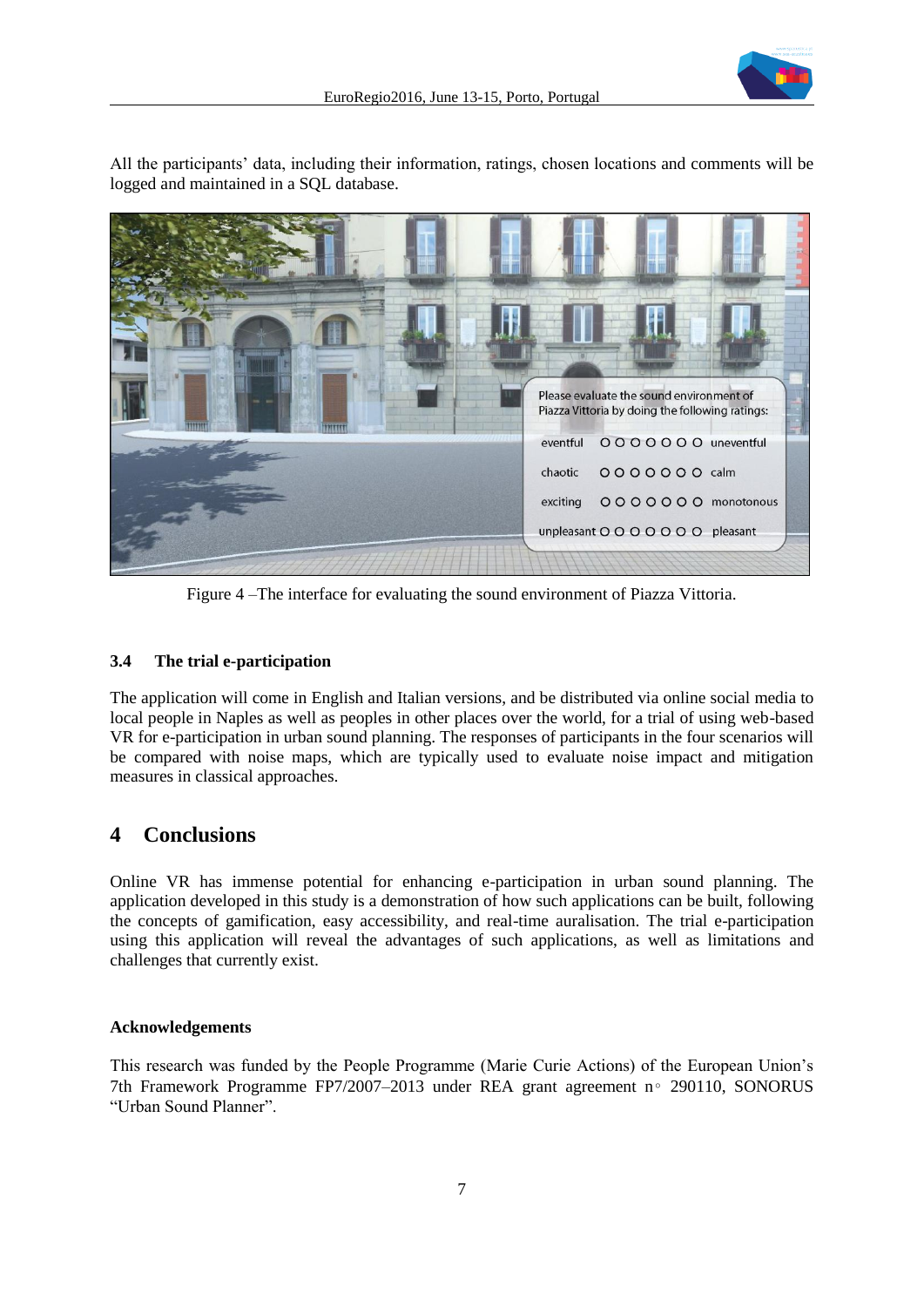

#### **References**

- [1] Paskaleva, K. E-governance as enabler of the smart city. In: M. Deakin ed., *Smart Cities: Governing, modelling and analysing the transition*, Routledge, London and New York, 2012, pp 33-51.
- [2] Axford, S.; Keltie, G.; Wallis, C. Virtual Reality in Urban Planning and Design. In: W. Cartwright; M. Peterson; G. Gartner ed., *Multimedia Cartography*, Springer, Berlin, 2007, pp 283- 294.
- [3] Engel, J.; Döllner, J. Immersive Visualization of Virtual 3D City Models and its Applications in E-Planning. *International Journal of E-Planning Research,* 1(4), 2012, pp 17-34
- [4] Bulmer, D. How can computer simulated visualizations of the built environment facilitate better public participation in the planning process? *Online Planning Journal*, 2001. Retrieved April, 2016 from: [ftp://ftp.itc.nl/pub/pgis/PGIS%20Backup%202006/Curriculum/PGIS%20Articles/complanning.pd](ftp://ftp.itc.nl/pub/pgis/PGIS Backup 2006/Curriculum/PGIS Articles/complanning.pdf) [f.](ftp://ftp.itc.nl/pub/pgis/PGIS Backup 2006/Curriculum/PGIS Articles/complanning.pdf)
- [5] Knapp, S.; Coors, V. The use of e Participation systems in public participation: The VEPs example. In: M. Rumor; V. Coors; E.M. Fendel; S. Zlatanova ed., *Urban and Regional Data Management: UDMS 2007 Annual*, Taylor & Francis Group, London, 2008, pp 93-104.
- [6] Smith, E.L.; Bishop, I.D.; Williams, K.J.H.; Ford, R.M. Scenario Chooser: An interactive approach to eliciting public landscape preferences. *Landscape and Urban Planning,* 106(3), 2012, pp 230–243.
- [7] Weber, B.; Müller, P.; Wonka, P.; Gross, M. Interactive geometric simulation of 4D cities. *Computer Graphics Forum,* 28(2), 2009, pp 481–492.
- [8] Zhang, S.; Moore, A.B. The usability of online geographic virtual reality for urban planning. In: U. Isikdag ed., *Innovations in 3D Geo-Information Sciences*. Springer, London, 2014, pp 225-242.
- [9] European Parliament and Council. *Directive 2002/49/EC relating to the assessment and management of environmental noise,* Publications Office of the EU, Brussels, 2002.
- [10] Alves, s.; Estévez Mauriz, L.; Aletta, F.; Echevarria-Sanchez, G.M.; Puyana Romero, V. Towards the integration of urban sound planning in urban development processes: the study of four test sites within the SONORUS project. *Noise Mapping,* 2(1), 2015, pp 57 – 85.
- [11] Batürk, S.; Maffei, L.; Perea Pérez, F; Ranea Palma, Á. Multisensory evaluation to support urban decision making. *Proceedings of International Seminar on Virtual Acoustics – ISVA*, Valencia, Spain, November 2011.
- [12] Maffei, L.; Masullo, M.; Pascale, A.; Ruggiero, G; Puyana Romero, V. On the Validity of Immersive Virtual Reality as tool for multisensory evaluation of urban spaces. *Energy Procedia,*  78, 2015, pp 471–476
- [13] Ruotolo, F.; Ruggiero, G.; Senese, V.P.; Iachini, T.; Maffei, L.; Masullo, M; Alekseeva, N. Multisensory assessment of acoustic comfort aboard metros: a Virtual Reality study, *Journal of Applied Cognitive Psychology, 26*(5), 2012, pp 757–767.
- [14] Ruotolo, F.; Maffei, L.; Di Gabriele, M.; Iachini, T.; Masullo, M.; Ruggiero, G.; Senese, V.P. Immersive virtual reality and environmental noise assessment: An innovative audio–visual approach. *Environmental Impact Assessment Review,* 41, 2013, 10–20.
- [15] Maffei, L. Immersive virtual reality for acoustics applications: more than a tool. *The 5th Congress of Alps-Adria Acoustics Association*, Petrčane, Croatia, September 2012, In CD-ROM.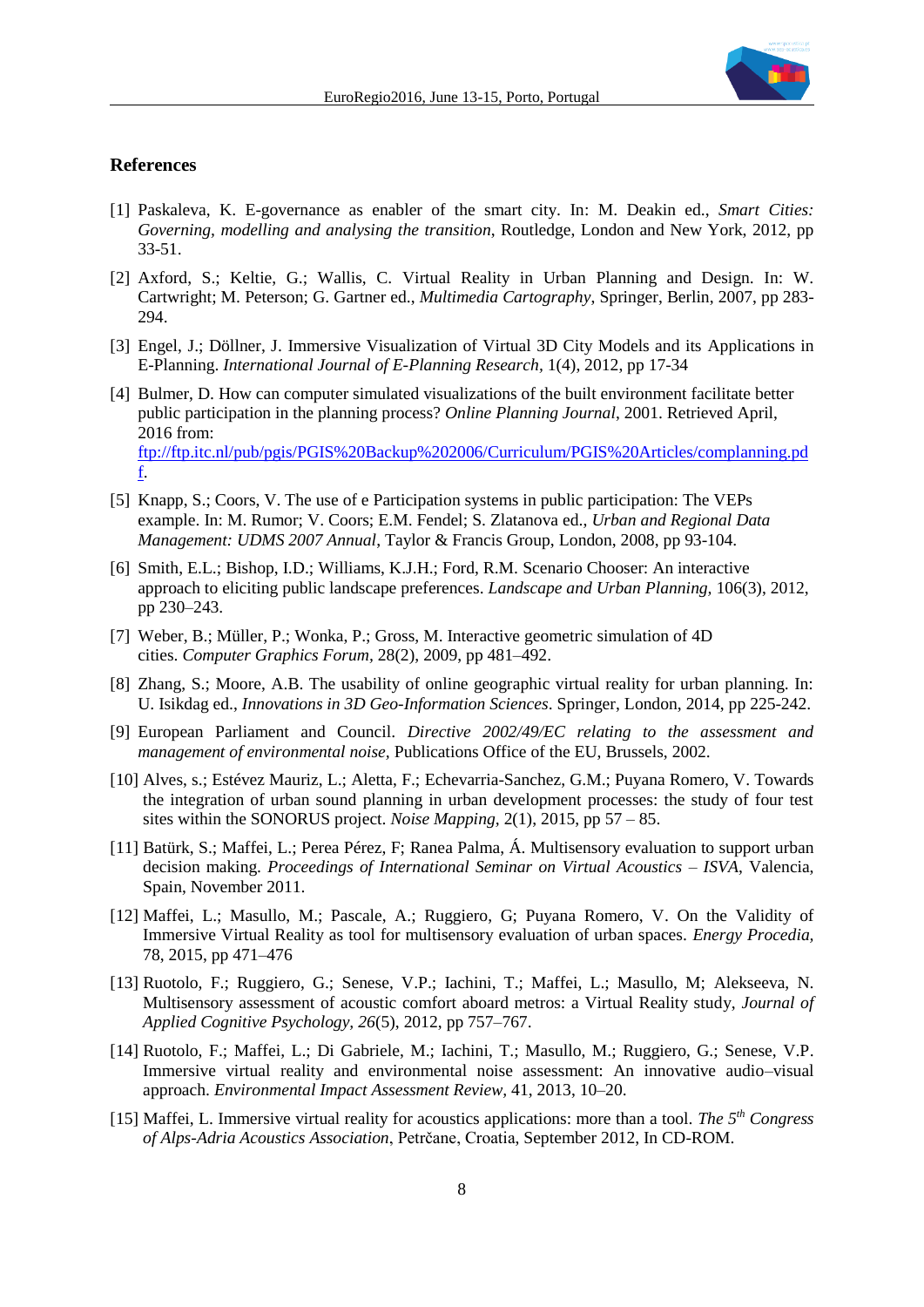

- [16] Tsingos, N.; Gallo, E.; Drettakis, G. Perceptual Audio Rendering of Complex Virtual Environments. *The 31st annual conference on Computer graphics and interactive techniques SIGGRAPH*, Los Angeles, USA, 2004, In CD-ROM.
- [17] Deterding, S.; Dixon, D.; Khaled, R.; Nacke, L. From game design elements to gamefulness: defining "gamification". *Proceedings of the 15th International Academic MindTrek Conference: Envisioning Future Media Environments*. Tampere, Finland, September 2011, pp 9–15.
- [18] Seaborn, K.; Fels, D.I. Gamification in theory and action: A survey. *International Journal of Human-Computer Studies*, 74, 2015, pp 14–31.
- [19] Stauskis, G. (2014). Development of methods and practices of virtual reality as a tool for participatory urban planning: a case study of Vilnius City as an example for improving environmental, social and energy sustainability. *Energy, Sustainability and Society,* 4(7), 2014.
- [20] Lindquist, M.W. *The Impact of Sound on Landscape Perception: An Empirical Evaluation of Multisensory Interaction for 3D Landscape Visualization*, PhD thesis, University of Sheffield, Department of Landscape, 2014.
- [21] Hong, J.Y.; Jeon, J.Y. Designing sound and visual components for enhancement of urban soundscapes. *The Journal of the Acoustical Society of America*, 134(3), 2013, pp 2026-2036.
- [22] Jiang, L.; Kang, J. Combined acoustical and visual performance of noise barriers in mitigating the environmental impact of motorways. *Science of the Total Environment,* 543 (A), pp 2016, 52–60.
- [23] Jiang, L.; Masullo, M.; Maffei, L. Effect of odour on multisensory environmental evaluations of road traffic, *Environmental Impact Assessment Review*, 2016, in press.
- [24] Joynt, J.; Kang, J. The influence of preconceptions on perceived sound reduction by environmental noise barriers. *Science of the Total Environment,* 408(20), 2010, pp 4368-4375.
- [25] Weinzimmer, D.; Newman, P.; Taff, D.; Benfield, J.; Lynch, E.; Bell, P. Human responses to simulated motorized noise in national parks. *Leisure Sciences: An Interdisciplinary Journal,*  36(3), 2014, pp 251-267.
- [26] Aletta, F.; Masullo, M.; Senese, V.P.; Ruotolo, F. The influence of vision on the perception of auralized sounds. European Acoustics Association Euroregio, Merano, Italy, March 2013, In CD-ROM.
- [27] Maffei, L.; Masullo, M.; Aletta, F.; Di Gabriele, M. The influence of visual characteristics of barriers on railway noise perception. *Science of The Total Environment,* 445–446, 2013, pp 41– 47.
- [28] Maffei, L.; Masullo, M.; Sorrentino, F.; Di Gabriele, M. Preliminary studies on the relation between the audio-visual cues' perception and the approaching speed of electric vehicles. *The 166th Meeting of the Acoustical Society of America*, San Francisco, USA, December 2013, In CD-ROM.
- [29] Ejima, K.; Kashiyama, K.; Tanigawa, M.; Shimura, M. A road traffic noise evaluation system considering a stereoscopic sound field usingvirtual reality technology. *The 5th Asia Pacific Congress on Computational Mechanics and the 4th International Symposium on Computational Mechanics*, Singapore, December 2013, In CD-ROM.
- [30] Maillard, J.; Martin, J. A simulation and restitution technique for the perceptive evaluation of road traffic noise. *Forum Acusticum 2005: The 4th European Congress on Acoustics*, Budapest, Hungary, August 2005, In CD-ROM.
- [31] Smyth, R.; Rice, H.; McDonald, P.; Gerdelan, A. Simulation of Vehicle Noise in the Virtual City. *InterNoise 2010, Lisbon, Portugal*, June 2010*,* In CD-ROM.